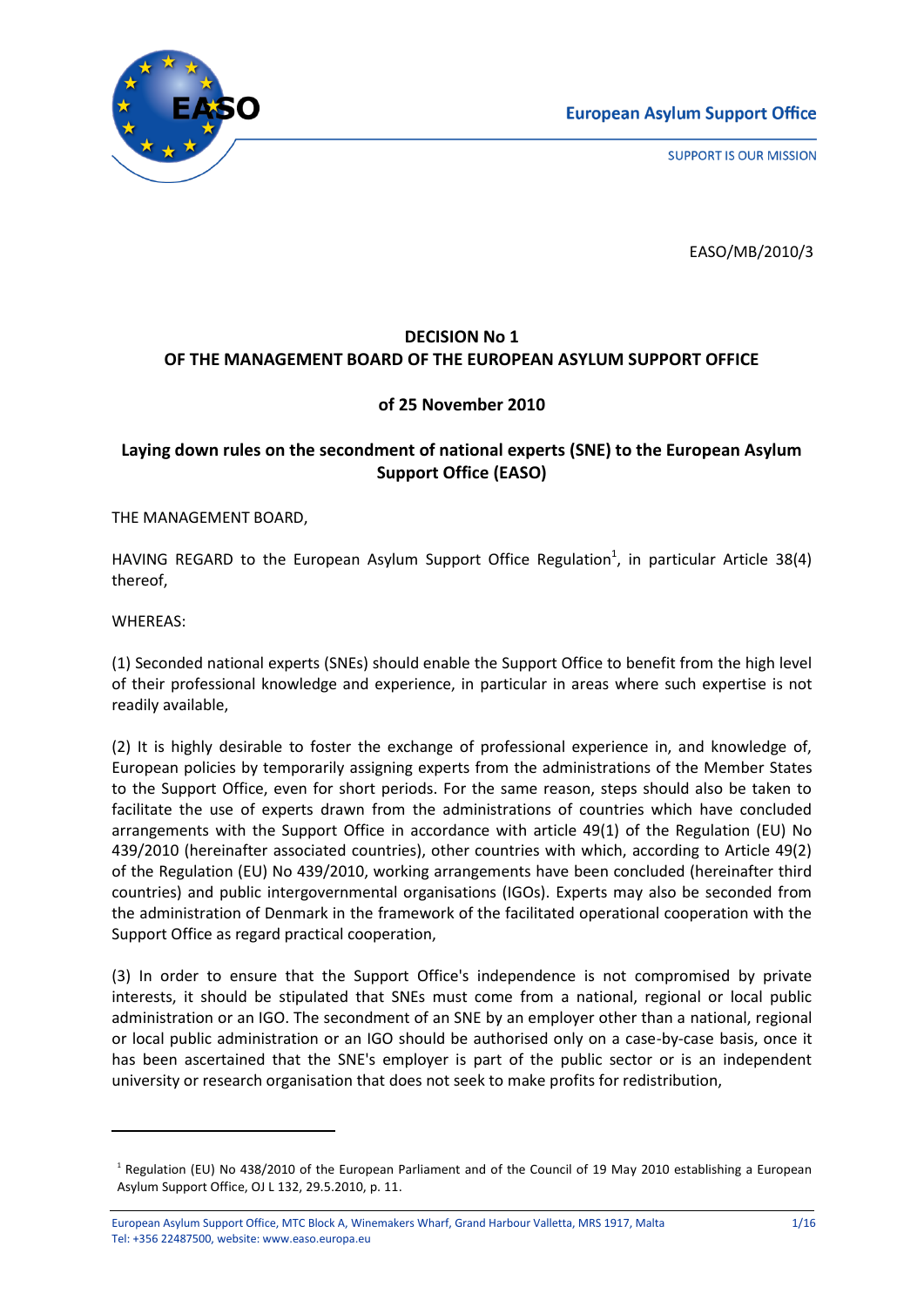(4) In order to avoid any conflict of interests, the rights and obligations of SNEs, as set out in this Decision, should ensure that they carry out their duties solely in the interests of the Support Office,

(5) In view of their special status, it should be stipulated that SNEs acting alone will not exercise any of the responsibilities that belong to the Support Office by virtue of the powers conferred upon it, unless specially empowered to do so in writing by the Support Office Executive Director,

(6) It is desirable to consolidate the Rules applicable to SNEs in a single text, preserving their specific features while also simplifying them and, in the case of working conditions and the granting of subsistence allowances, by bringing them as much as possible into line with the Staff Regulations of Officials and the Conditions of Employment of Other Servants of the European Communities, but without actually assimilating SNEs to these categories,

HAS ADOPTED THIS DECISION:

## **TITLE I**

## **SECONDED NATIONAL EXPERTS**

# *Chapter I General provisions*

## **Article 1 Scope and definitions**

1. These Rules shall apply to national experts seconded to the Support Office (hereinafter referred to as SNEs or seconded national experts).

Seconded national experts are staff employed by a national, regional or local public administration or an IGO, who is seconded to the Support Office so that it can use their expertise in a particular field.

For the purposes of this Decision, the public administration means all State administrative services at central, federal and regional level, comprising ministries, government and parliament services, the courts, central banks, and the administrative services of local authorities, as well as the decentralised administrative services of the State and of such authorities.

The persons covered by these Rules must have worked for their employer on a permanent or contract basis for at least 12 months before their secondment and shall remain in the service of that employer throughout the period of secondment.

The SNE's employer shall thus undertake to continue to pay his salary, to maintain his administrative status (permanent official or contract staff member) throughout the period of secondment and to inform the responsible Unit of the Support Office of any change in the SNE's situation in this regard. The SNE's employer shall also continue to be responsible for all his social rights, particularly social security and pension. The termination of or change in the SNE's administrative status (permanent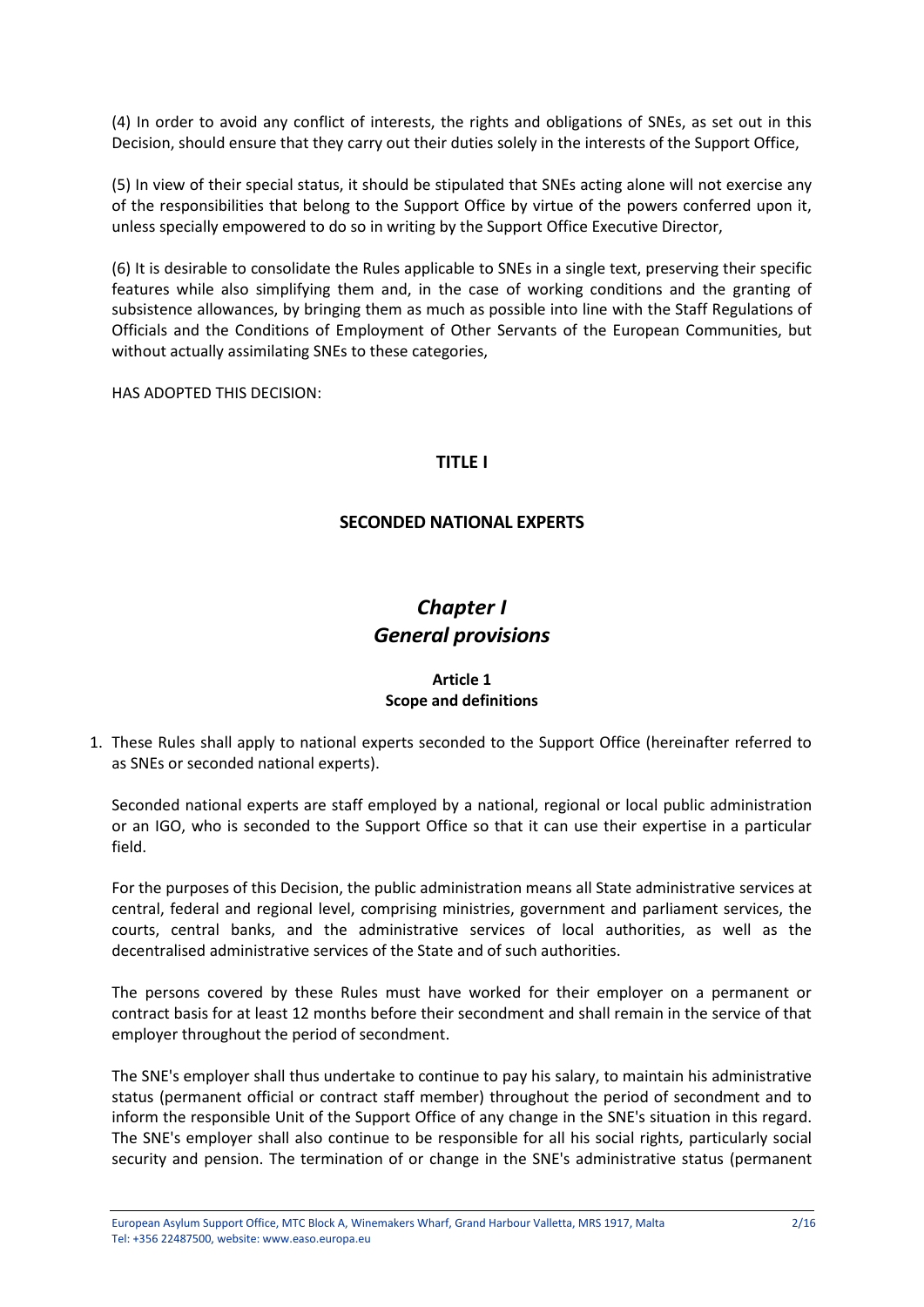official or contract staff member) may lead to the termination of his secondment by the Support Office, without notice, in accordance with Article 10(2)(c).

2. Notwithstanding the second subparagraph of paragraph 1, the Executive Director may, on a case-bycase basis, authorise the secondment of an SNE from an employer other than a State public administration or an IGO if the interests of the Support Office warrant bringing in specific expertise as a temporary measure, provided that the SNE's employer:

-is an independent university or research organisation which does not set out to make profits for redistribution; or

-is in fact part of the public sector.

For the purposes of this Decision, to qualify as being part of the public sector the SNE's employer must meet all the following conditions:

-it must be attached to a public administration, as defined in paragraph 1, and specifically it must have been created by legislation or regulation;

-its resources must come primarily from public funding;

-any activities in which it competes against other private or public entities on the market must represent less than half of its activities.

The Human Resources Unit of the Support Office shall, if necessary, clarify the arrangements for implementing the different criteria and communicate them to the Permanent Representations of the EU Member States, the associated countries missions to the EU and the IGOs concerned or third countries.

- 3. Except where the Executive Director grants a derogation, an SNE must be a national of an EU Member State or associated countries.
- 4. When a secondment is being planned, the Support Office shall ensure the geographical and gender balance and compliance with the principle of equal opportunities, in accordance with the principles set out in Article 1d and Article 27 of the Staff Regulations.

The Human Resources Unit of the Support Office shall monitor compliance and, in the event of a serious imbalance at the Support Office level, shall take the necessary corrective measures to ensure balanced representation of SNEs.

5. Any reference in these Rules to a person of the male sex shall be deemed also to constitute a reference to a person of the female sex, and vice-versa, unless the context clearly indicates otherwise.

## **Article 2 Cost-free seconded national experts**

- 1. For the purposes of this Decision, "cost-free SNEs" means SNEs for whom the Support Office does not pay any of the allowances provided for in Chapters III or cover any of the expenses provided for in this Decision, other than those related to the performance of their duties during their secondment.
- 2. Cost-free SNEs may be seconded from an EU Member State, a public administration of countries which have concluded arrangements with the Support Office in accordance with article 49(1) of the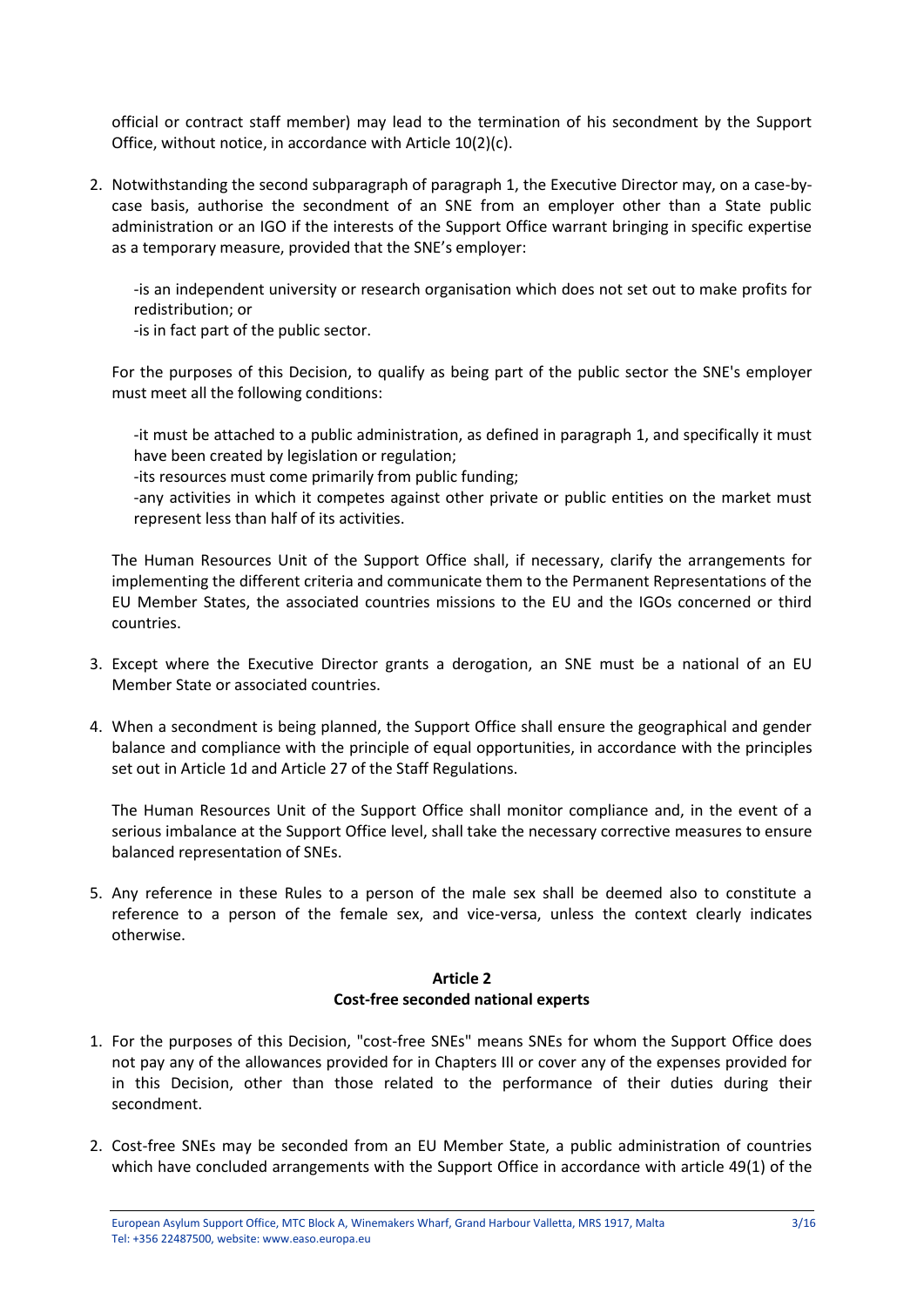Regulation (EU) No 439/2010 (hereinafter associated countries), other countries with which, according to Article 49(2) of the Regulation (EU) No 439/2010, working arrangements have been concluded (hereinafter third countries) and public intergovernmental organisations (IGOs). Cost-free SNEs may also be seconded from the administration of Denmark in the framework of the facilitated operational cooperation with the Support Office as regard practical cooperation.

- 3. In addition, the Executive Director may authorise the secondment of cost-free SNEs on a case-bycase basis, taking into consideration their place of origin, the Support Office Unit in question, the geographical balance and the work to be carried out.
- 4. Cost-free SNEs shall be taken into account in the Support Office staff policy plan.

#### **Article 3 Selection procedure**

- 1. SNEs shall be selected according to an open and transparent procedure, the practical details of which shall be decided by the Executive Director.
- 2. Before the secondment, the Units must have been authorised to use SNEs in accordance with the staff policy plan.
- 3. Applications shall be forwarded by the Permanent Representations or national contact points and, where provided for in the vacancy notice, by the associated countries competent authorities, the diplomatic missions of the non-member countries whose nationals are eligible for the secondment and the administrations of the IGOs.
- 4. The secondment shall be authorised by the Executive Director and effected by an exchange of letters between the Support Office and the Permanent Representation of the Member State concerned or, as the case may be, the associated countries missions to the EU, the diplomatic missions of the nonmember countries whose nationals are eligible for the secondment and the IGOs.

## **Article 4 Period of secondment**

1. The initial period of secondment may not be less than three months or more than two years. It may be renewed once or more, up to a total period not exceeding four years. Exceptionally, at the request of the Unit concerned and where the interests of the service warrant it, the Executive Director may authorise one or more extensions of the secondment for a maximum of two more years at the end of the four-year period.

In cases where an SNE has been seconded as a national expert in professional training within the meaning of Article 30 during the six years preceding his secondment as an SNE, the period of the traineeship shall be deducted from the maximum period of six years provided for in the previous paragraph.

2. The initial duration of the secondment shall be specified in the exchange of letters referred to in Article 3(4). Any extension of the period of secondment shall be the subject of a new exchange of letters.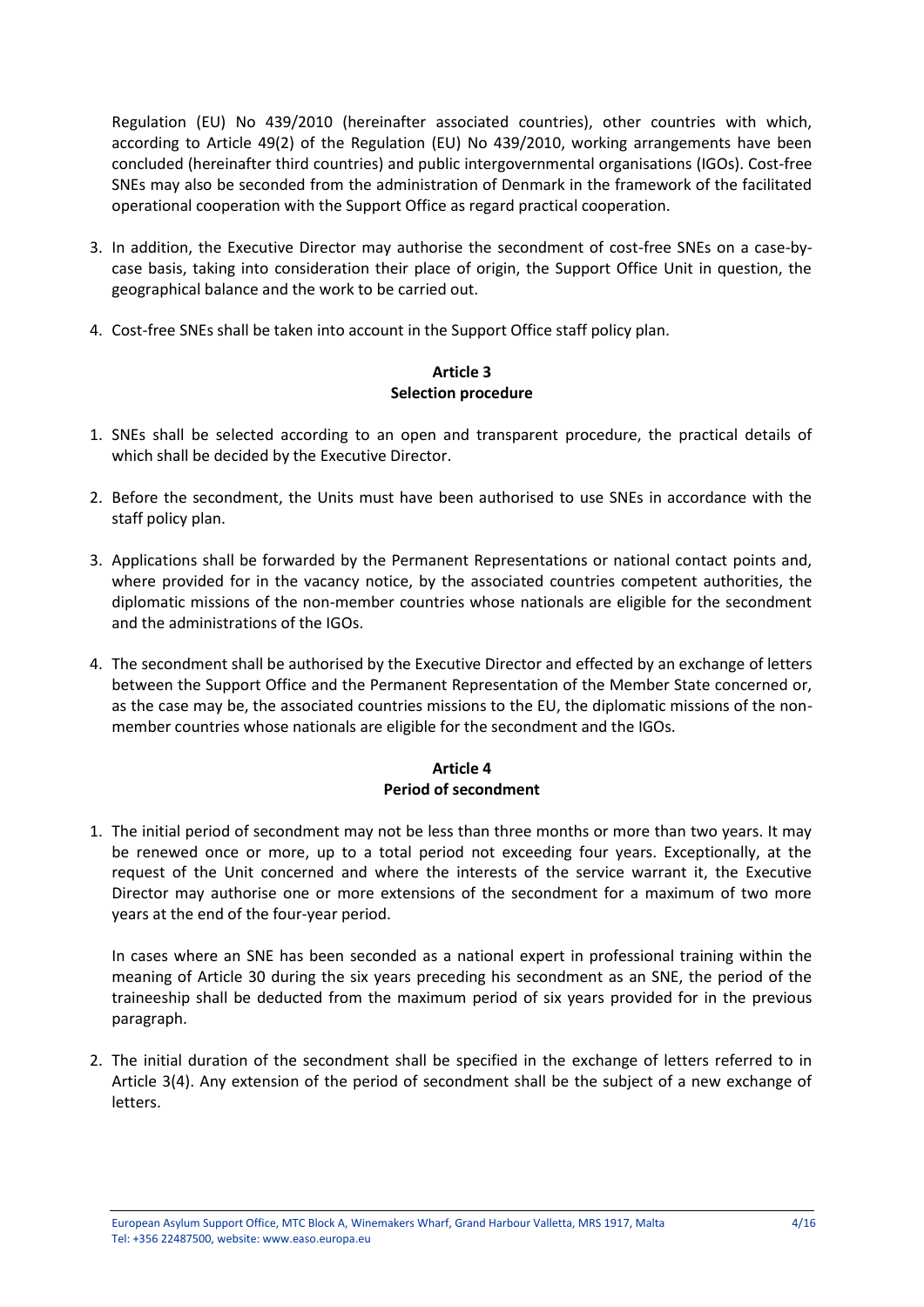- 3. An SNE who has already been seconded to the Support Office may be seconded to it another time subject to the Support Office internal rules governing the maximum length of time such persons may spend in the Support Office , and subject further to the following conditions:
	- (a) the SNE must continue to meet the conditions for secondment;

(b) a period of at least six years must have elapsed between the end of the previous period of secondment and the new secondment; if at the end of the previous secondment the SNE has signed an employment contract with the Support Office, the duration of that contract or secondment shall be taken into account when calculating the six-year period referred to above.

The minimum period of six years referred to at point b) shall not be required if the previous secondments lasted for less than four years, but in that case the new secondment shall not exceed the unexpired part of the four-year period, without prejudice to the possibility of extending it by up to two more years, as provided for in paragraph 1.

## **Article 5 Place of secondment**

SNEs may be seconded to any place of employment of the Support Office staff members.

#### **Article 6 Tasks**

- 1. SNEs shall assist the Support Office statutory staff members. They may not perform middle or senior management duties, even when deputising for their immediate superior.
- 2. An SNE shall take part in missions or external meetings only as part of a delegation led by a Support Office statutory staff member or, if on his own, as an observer or for information purposes.
- 3. In all other cases, by way of derogation from paragraph 2, the Executive Director may give a specific mandate to the SNE to participate on his own in one or more missions or external meetings, after having ensured that there is no potential conflict of interest.

In such cases the Executive Director concerned shall give the SNE clear and specific written instructions on the position to be adopted during the missions or meetings in question.

The Executive Director may delegate his power to derogate to the Head of the Unit concerned.

Under no circumstances may an SNE on his own represent the Support Office with a view to entering into commitments, whether financial or otherwise, or negotiating on its behalf.

An SNE may, however, represent the Support Office in legal proceedings as co-agent with a statutory staff member.

- 4. The Support Office shall remain solely responsible for approving the results of any tasks performed by an SNE and for signing any official documents arising from them.
- 5. The Unit concerned, the SNE's employer and the SNE must ensure that there is no conflict of interest in relation to the SNE's duties while seconded to the Support Office.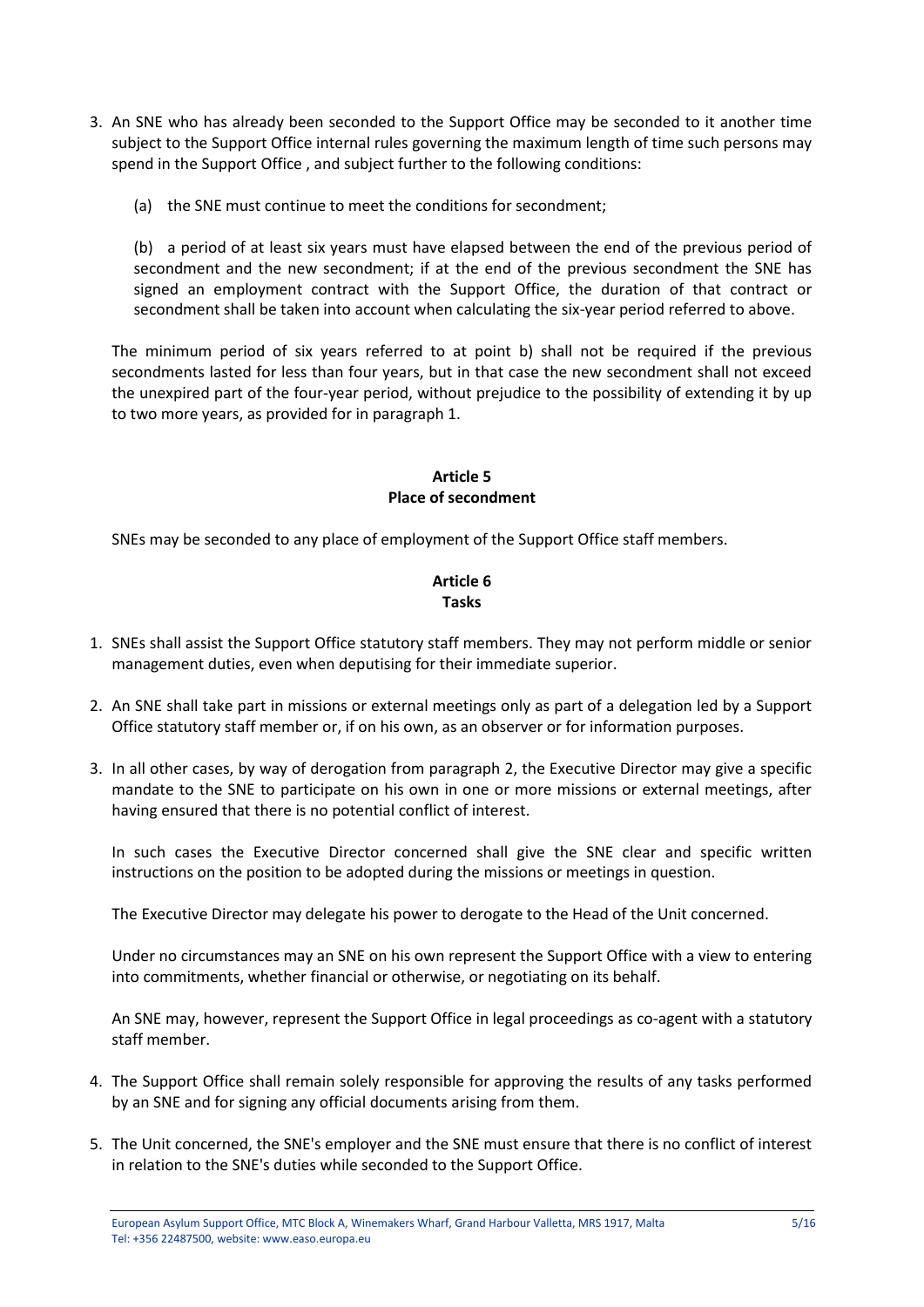For this purpose, the Unit to which the SNE is to be seconded shall inform the SNE and his employer before the start of the secondment about the intended duties and ask them to confirm in writing that they do not know of any reason why the SNE should not be assigned to those duties.

The employer and the SNE shall also undertake to inform the Head of Unit to which the SNE is seconded of any change of circumstances during the secondment which could give rise to any such conflict.

The Unit to which the SNE is seconded shall keep a copy of all such exchanges of correspondence in its records and shall hand it over to the Head of the responsible Unit on request.

- 6. Where the Unit to which an SNE is to be seconded considers that the nature of its activities requires particular security precautions, security clearance shall be obtained prior to recruitment.
- 7. Failure on the part of the SNE to comply with his obligations arising from this Decision shall entitle the Support Office, if it sees fit, to terminate the secondment of the SNE pursuant to Article 10(2)(c).

#### **Article 7 Rights and obligations**

1. During the period of secondment:

<u>.</u>

(a) The SNE shall carry out his duties and conduct himself solely with the interests of the Support Office in mind. He shall neither seek nor take instructions from any government, authority, organisation or person outside the Support Office. He shall carry out the duties assigned to him objectively, impartially and in keeping with his duties of loyalty to the Support Office.

(b) An SNE wishing to engage in an outside activity, whether paid or unpaid, or to carry out any assignment outside the Support Office shall be subject to the Support Office's rules on prior authorisation for statutory staff members<sup>2</sup>. The department concerned shall consult the SNE's employer before issuing an authorisation.

(c) The SNE shall refrain from any action or behaviour which might reflect adversely upon his position and from any form of psychological or sexual harassment<sup>3</sup>.

(d) The SNE shall not, in the performance of his duties, deal with a matter in which, directly or indirectly, he has any personal interests such as to impair his independence, and, in particular, family and financial interests. If he has occasion in the performance of his duties to deal with such a matter, he shall immediately inform his Head of Unit, who will take any appropriate measure and may, in particular, relieve the SNE of responsibility in this matter.

The SNE may neither keep nor acquire, either directly or indirectly, in undertakings which are subject to the authority of the Support Office or which have dealings with the Support Office, any interests of such kind or magnitude as might impair his independence in the performance of his duties.

 $^2$  Article 12b of the Staff Regulations and the provisions implementing this Article shall apply mutatis mutandis.

 $^3$  Article 12a of the Staff Regulations and the provisions implementing this Article shall apply mutatis mutandis.

European Asylum Support Office, MTC Block A, Winemakers Wharf, Grand Harbour Valletta, MRS 1917, Malta 6/16 Tel: +356 22487500, website: www.easo.europa.eu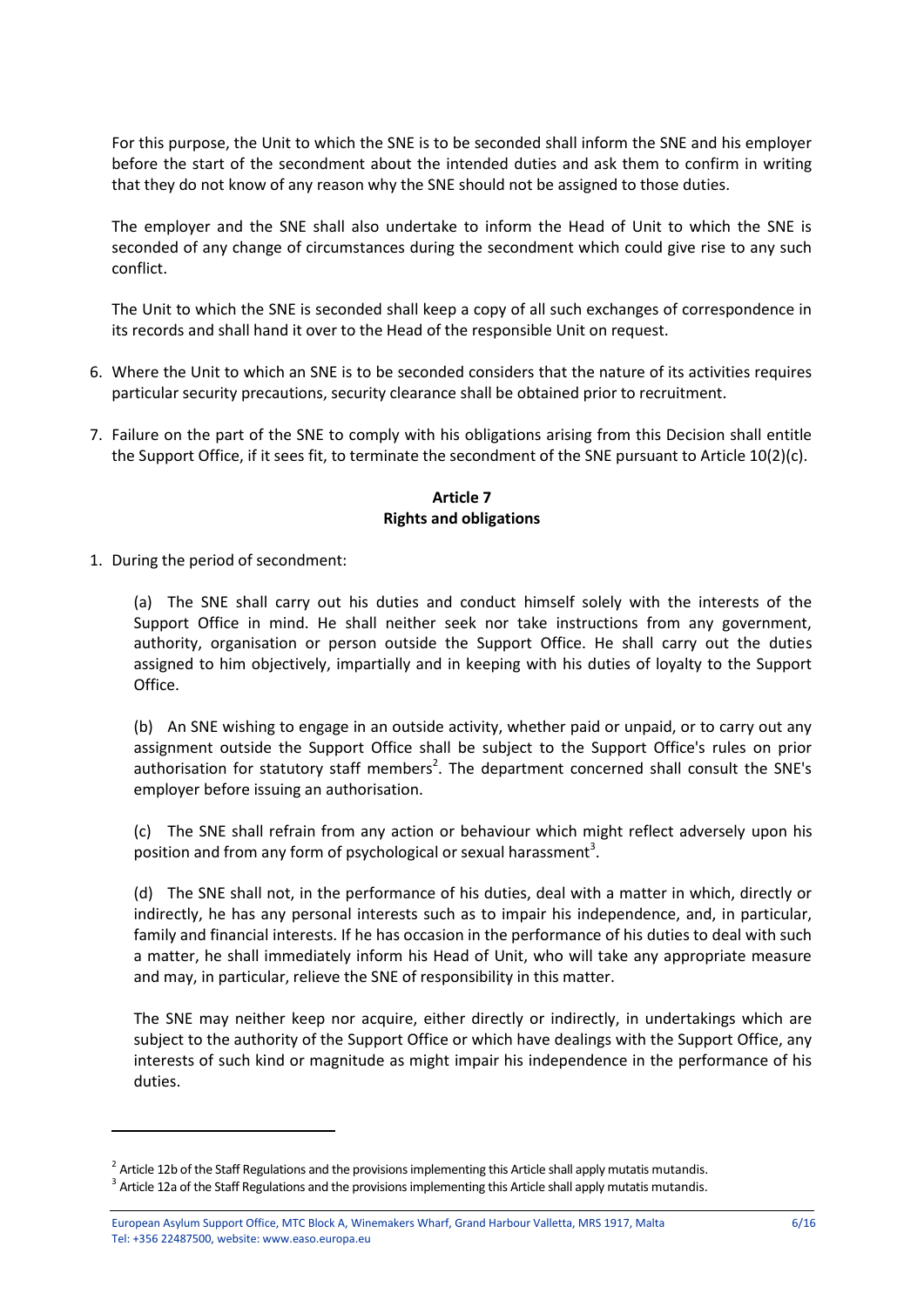The SNE shall declare any gainful activity performed in a professional capacity by his spouse, as defined by the Staff Regulations and the Conditions of Employment of Other Servants of the European Communities.

The SNE shall refrain from any unauthorised disclosure of information received in the line of duty, unless that information has already been made public or is accessible to the public.

(e) The SNE has the right to freedom of expression, with due regard for the principles of loyalty and impartiality.

The SNE who intends to publish or cause to be published, whether alone or with others, any text on a matter relating to the work of the European Union shall inform his Head of Unit in advance. Where the Head of Unit is able to demonstrate that the publication is liable seriously to prejudice the legitimate interests of the Support Office, he shall inform the SNE of his decision in writing within 30 working days of receipt of the information. If no such decision is notified within the specified period, the Head of Unit shall be deemed to have had no objections.

(f) All rights in any work done by the SNE in the performance of his duties shall be the property of the Support Office.

(g) The SNE shall reside at the place of secondment or at no greater distance therefrom as is compatible with the proper performance of his activities.

(h) Based on his professional knowledge and experience, the SNE shall assist and tender advice to the superiors in the Support Office to whom he is assigned and shall be responsible to his superiors for performance of the tasks entrusted to him.

- 2. Failure to comply with any of the provisions of paragraph 1 during the period of secondment shall entitle the Support Office, if it sees fit, to terminate the SNE's secondment pursuant to Article 10(2)(c).
- 3. At the end of the secondment the SNE shall continue to have a duty of loyalty to the Support Office and be bound by the obligation to act with integrity and discretion in the exercise of new duties assigned to him and in accepting certain posts or advantages.

## **Article 8**

#### **Professional experience and knowledge of languages**

- 1. To qualify for secondment to the Support Office a national expert must have at least three years' experience of administrative, legal, scientific, technical, advisory or supervisory functions which can be regarded as equivalent to those of function groups AD or AST —this latter function group being taken into consideration only for highly specialised job profiles — as defined in the Staff Regulations of Officials and the Conditions of Employment of Other Servants of the European Communities.
- 2. The SNE must produce evidence of a thorough knowledge of one of the European Union languages and a satisfactory knowledge of another European Union language to the extent necessary for the performance of his duties. An SNE from a non-member country must produce evidence of a thorough knowledge of one of the European Union language necessary for the performance of his duties.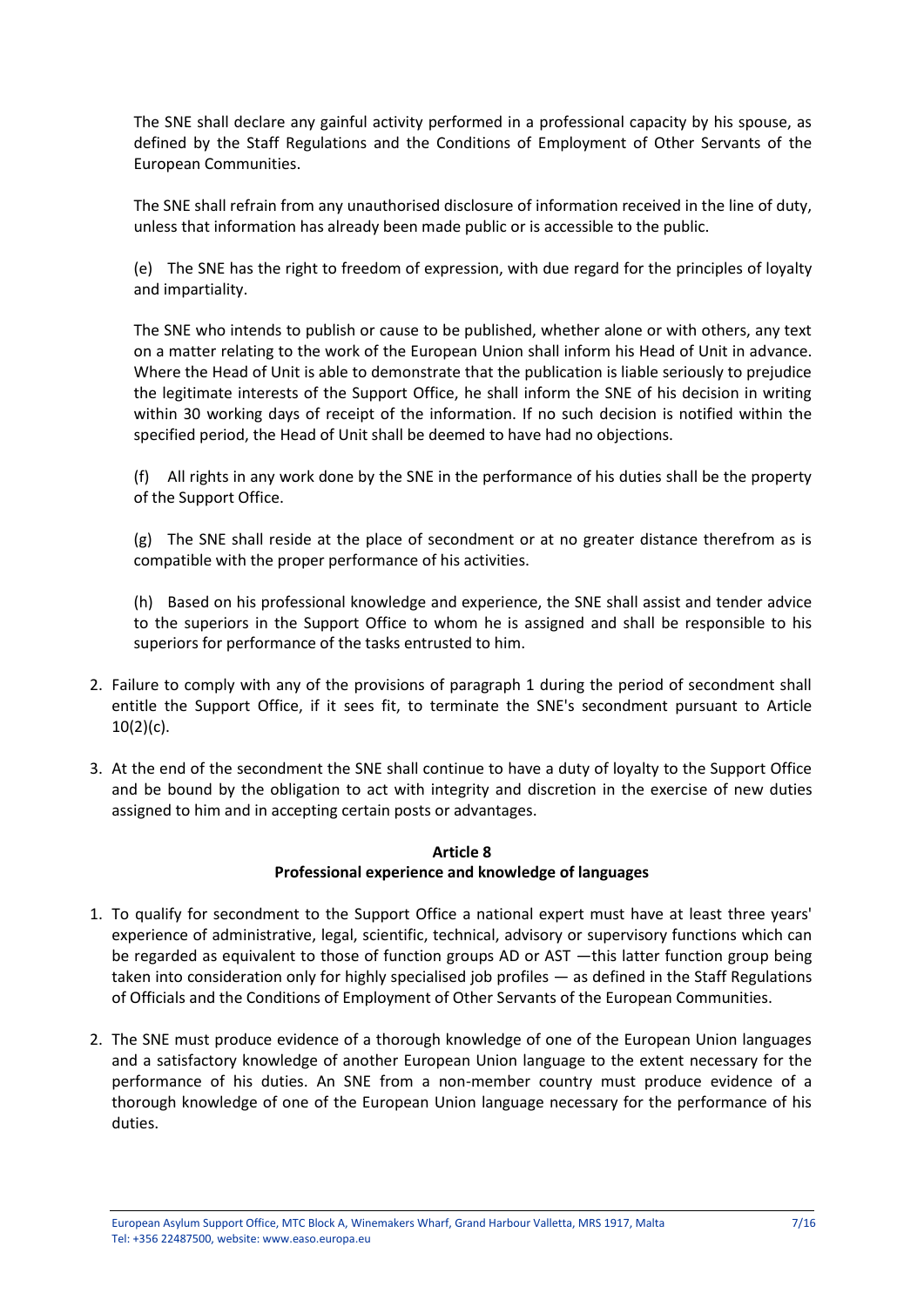## **Article 9 Suspension of secondment**

At the written request of the SNE or his employer, and with the latter's agreement, the Support Office may authorise suspensions of periods of secondment and specify the terms applicable. During such suspensions:

- (a) the subsistence allowances referred to in Article 17 shall not be payable;
- (b)the travel expenses referred to in Article 19 shall be payable only if the suspension is at the Support Office's request.

The period of suspension shall not be counted in the period of secondment as defined in Article 4.

#### **Article 10 Termination of periods of secondment**

Subject to paragraph 2, the expert's secondment may be terminated at the request of the Support Office or the SNE's employer, subject to three months' notice, or at the SNE's request, subject to the same period of notice and with the agreement of the Support Office and the SNE's employer. In case of short secondment period of three months, the expert's secondment may be terminated at the request of the Support Office or the SNE's employer, subject to two weeks' notice or at the SNE's request, subject to the same period of notice and with the agreement of the Support Office and the SNE's employer.

In exceptional circumstances the secondment may be terminated without notice:

(a) by the SNE's employer, if the employer's essential interests so require;

(b) by the Support Office and the employer acting jointly, at the request of the SNE addressed to both parties, if the SNE's personal or professional interests so require;

(c) by the Support Office in the event of failure by the SNE or his employer to respect their obligations under this Decision; the Support Office shall immediately inform the SNE and his employer accordingly.

# *Chapter II Working conditions*

## **Article 11 Social security**

1. Before the period of secondment begins, the national public administration or IGO from which the SNE is to be seconded shall certify that he will remain, throughout the period of secondment, subject to the social security legislation applicable to the public administration that employs him and is responsible for expenses incurred abroad. To this end, the SNE's employer shall provide the Support Office with the certificate referred to in Article 11(1) of Council Regulation (EEC) No 574/724<sup>4</sup>.

<u>.</u>

<sup>4</sup> 03 L 74, 273.1972, p. 1.

European Asylum Support Office, MTC Block A, Winemakers Wharf, Grand Harbour Valletta, MRS 1917, Malta 8/16 Tel: +356 22487500, website: www.easo.europa.eu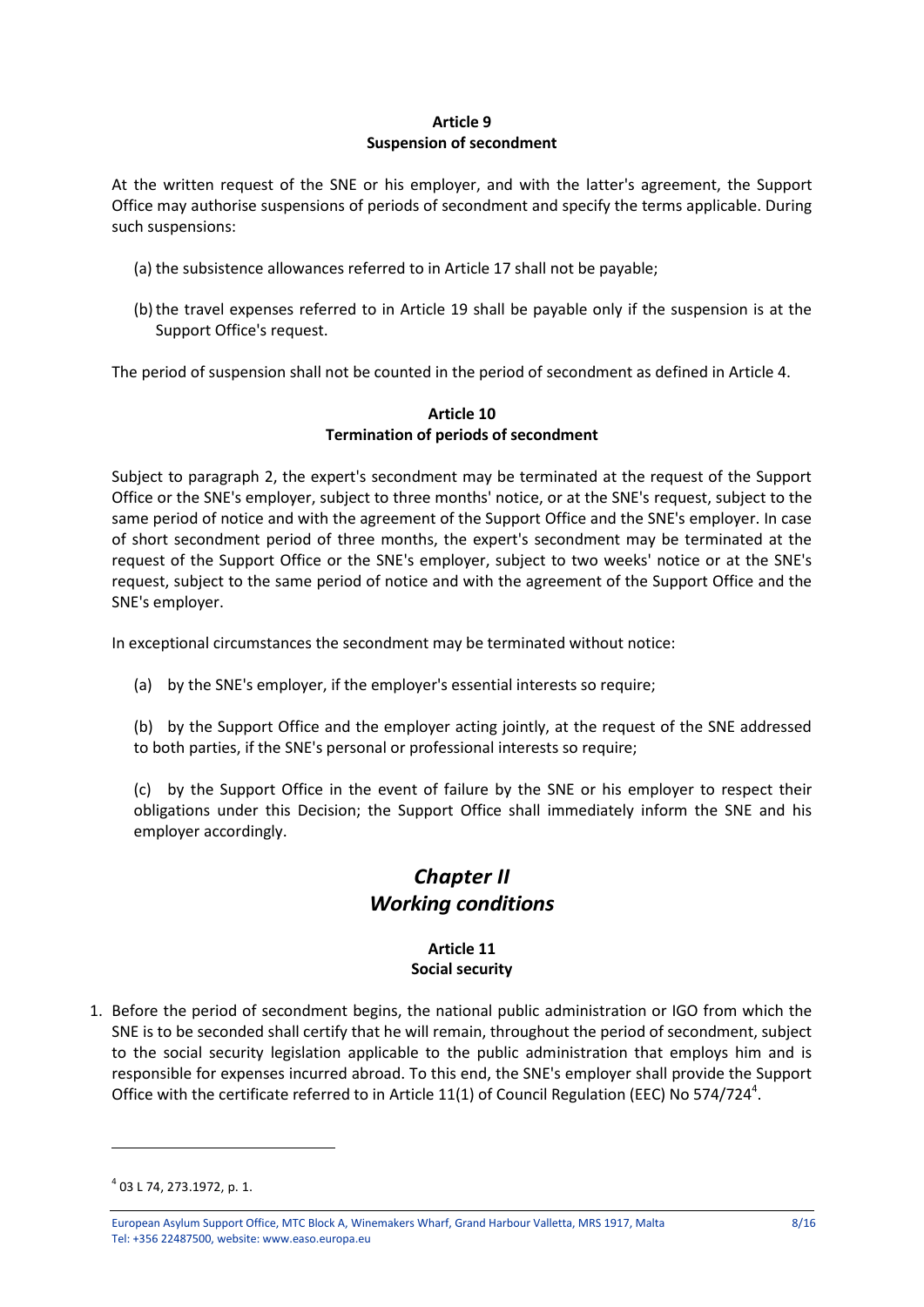- 2. From the day on which their secondment begins, SNEs shall be covered by the Support Office against the risk of accident. The Support Office shall provide them with a copy of the terms of this cover on the day on which they report to the appropriate Unit of the Support Office to complete the administrative formalities related to the secondment.
- 3. An SNE who cannot be covered by a public sickness insurance scheme may apply to have this risk insured by the Support Office. The SNE shall pay half the relevant insurance premium and his contribution shall be deducted monthly from the subsistence allowances referred to in Article 17.

## **Article 12 Working hours**

- 1. The working hours for SNEs shall be the same as those in force at the Support Offices.<sup>5</sup>
- 2. An SNE shall serve on a full-time basis throughout the period of secondment. Following a duly justified request originating from the Unit concerned, the Executive Director may allow an SNE to work part time, provided the SNE's employer agrees and the arrangement is compatible with the smooth running of the department.

## **Article 13 Sick leave**

- 1. The rules in force at the Support Office on absence due to sickness or accident shall apply to SNEs<sup>6</sup>.
- 2. Where the period of sick leave exceeds three months or the length of time worked by the SNE, whichever is longer, the subsistence allowances referred to in Article 17 shall be automatically suspended.

Sick leave may not extend beyond the duration of the secondment of the person concerned.

3. SNEs who are the victim of a work-related injury which occurs during the secondment shall continue to receive the subsistence allowances in full throughout the period during which they are unfit for work. These allowances shall not, however, be paid beyond the end of the period of secondment.

## **Article 14 Annual and special leave**

- 1. With the exception of the provisions relating to grade, the rules in force at the Support Office on annual and special leave, applicable to statutory staff members, shall apply to SNEs<sup>7</sup>.
- 2. Leave shall be subject to prior authorisation by the Head of Unit to which the SNE is seconded. In the event of unauthorised absence within the meaning of Article 60 of the Staff Regulations, subsistence allowances shall not be paid.

<u>.</u>

<sup>&</sup>lt;sup>5</sup> Articles 55, 56 and 56c of the Staff Regulations and the provisions implementing these Articles shall apply mutatis mutandis.

<sup>&</sup>lt;sup>6</sup> Articles 59 and 60 of the Staff Regulations and the provisions implementing these Articles shall apply mutatis mutandis.

 $^7$  Articles 57 and 59a of and Annex V to the Staff Regulations and the provisions implementing these Articles shall apply mutatis mutandis.

European Asylum Support Office, MTC Block A, Winemakers Wharf, Grand Harbour Valletta, MRS 1917, Malta 9/16 Tel: +356 22487500, website: www.easo.europa.eu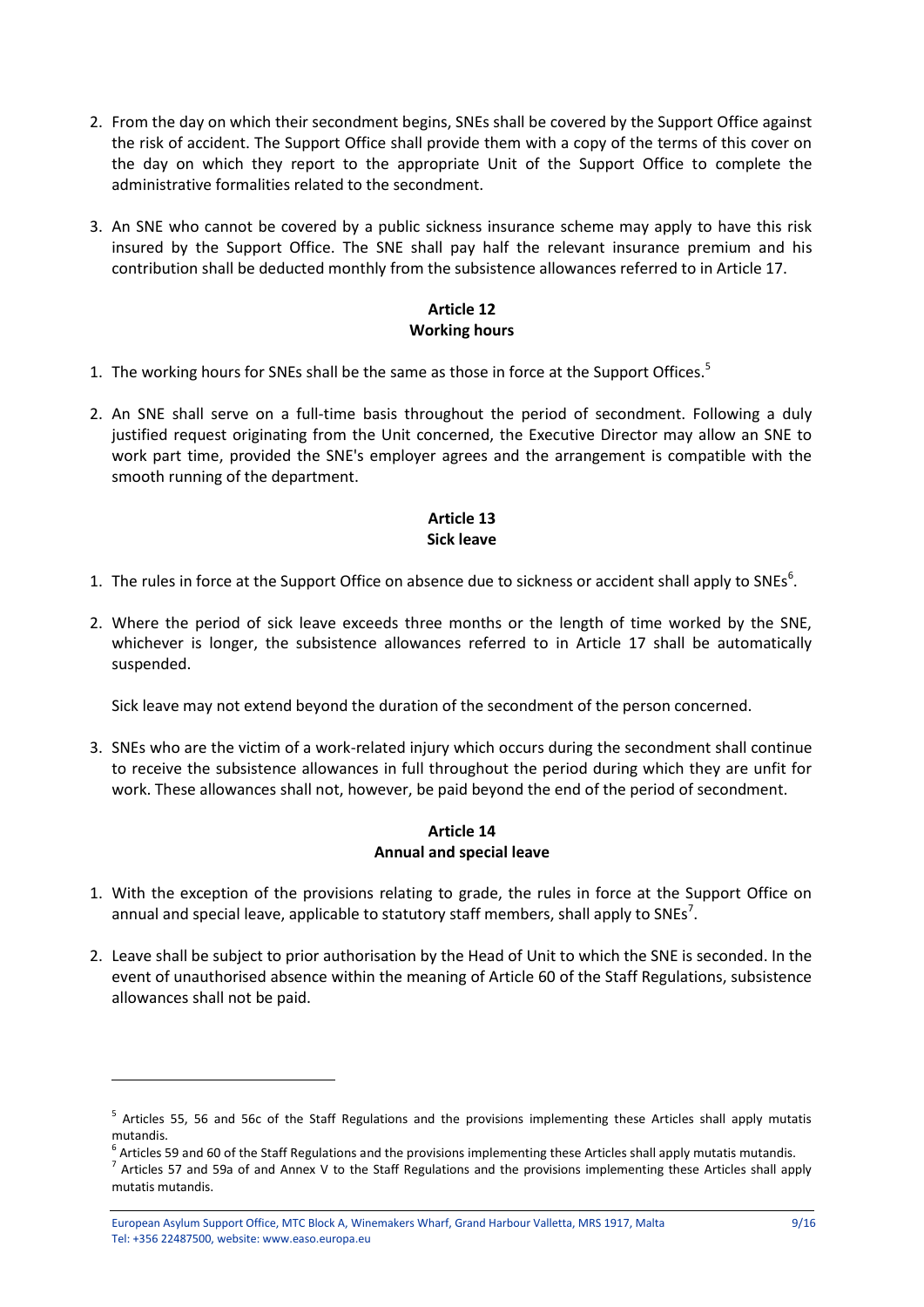- 3. Upon a duly justified request from the SNE's employer, the SNE may be granted up to two days of special leave by the Support Office in a 12-month period to visit his employer.
- 4. Days of annual leave not taken by the end of the period of secondment shall be forfeited.

## **Article 15 Maternity leave**

- 1. The rules in force at the Support Office on maternity leave shall apply to SNEs<sup>8</sup>. While on maternity leave the SNE shall receive the subsistence allowances referred to in Article 17.
- 2. Where the rules that are binding upon the SNE's employer provide for a period of maternity leave longer than that granted by the Support Office, the secondment may, at the SNE's request, be interrupted for the period by which that leave exceeds the leave granted by the Support Office.
- A period equivalent to the break may be added to the end of the secondment if the interests of the Support Office warrant it.
- 3. An SNE may, as an alternative, apply for a break in the secondment to cover the sum of the periods allowed for maternity leave. In that case, the second subparagraph of paragraph 2 shall apply.

## **Article 16 Management and control**

Day-to-day administrative and financial management, such as the calculation and payment of subsistence allowances and travel allowances, shall be the responsibility of the Support Office.

# *Chapter III Allowances and expenses*

## **Article 17 Subsistence allowances**

1. An SNE is entitled, throughout the period of secondment, to a daily subsistence allowance and a monthly subsistence allowance. Where the distance between the place of origin as determined in accordance with Article 18 and the place of secondment is more than 150 km, the daily allowance shall be 125,28 EUR; where the distance is 150 km less SNE receives 25% of the daily subsistence allowance, which is 31,32 EUR.

The monthly subsistence allowance shall be paid in accordance with the following table:

| Distance between place of origin and place of Amount in $\epsilon$ |       |
|--------------------------------------------------------------------|-------|
| secondment (km)                                                    |       |
|                                                                    |       |
|                                                                    |       |
| $0 - 150$                                                          |       |
| >150                                                               | 80,50 |

<u>.</u>

 $^8$  Articles 58 of the Staff Regulations and the provisions implementing these Articles shall apply mutatis mutandis.

European Asylum Support Office, MTC Block A, Winemakers Wharf, Grand Harbour Valletta, MRS 1917, Malta 10/16 Tel: +356 22487500, website: www.easo.europa.eu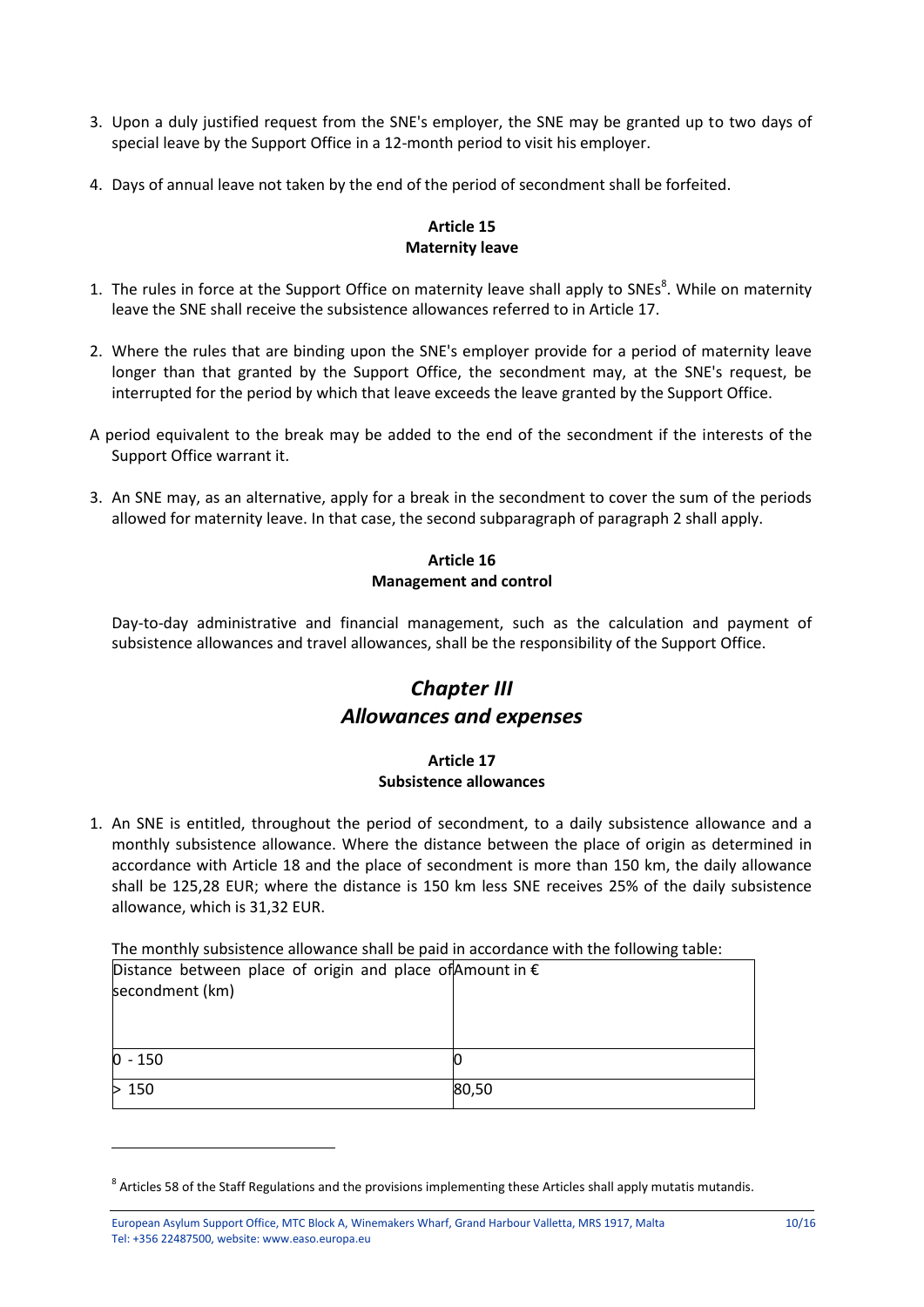| > 300  | 143,12 |
|--------|--------|
| > 500  | 232,59 |
| > 800  | 375,71 |
| >1300  | 590,40 |
| > 2000 | 706,72 |

- 2. In the case of cost-free SNEs, the exchange of letters referred to in Article 3(4) shall stipulate that these allowances will not be paid.
- 3. The adjustments to remuneration adopted by the Council pursuant to Article 65 of the Staff Regulations shall apply automatically to the subsistence allowances in the month following their adoption. The Human Resources Unit shall be responsible for implementing this provision and the new rate for subsistence allowances shall be published as an Administrative Notice by the Head of the responsible Unit.
- 4. These allowances are intended to cover SNEs' living expenses in the place of secondment on a flatrate basis and shall in no circumstances be construed as remuneration paid by the Support Office.
- 5. Before the secondment, the SNE's employer shall certify to the Executive Director that during the secondment it will maintain the level of remuneration the SNE was receiving at the time of his secondment.

The SNE shall inform the Executive Director of any allowance similar to the subsistence allowances paid by the Support Office received from other sources. This amount shall be deducted from the subsistence allowances paid by the Support Office. Following a duly justified request from the employer, the Support Office may decide not to make this deduction.

- 6. Subsistence allowances shall be payable for every day of the week, including during periods of mission, annual leave, special leave and holidays granted by the Support Office.
- 7. When the SNE starts the secondment, the first 75 days of the subsistence allowances to which he is entitled shall be advanced in the form of a lump sum, and the allowances shall not be paid during the corresponding period. This lump sum shall be paid by the 25th day of the month for SNEs starting on the first day of the same month. For SNEs starting on the 16th day of the month, this lump sum shall be paid by the 10th day of the following month. If the secondment is ended during the first 75 days, the SNE shall return the amount corresponding to the remainder of that period.
- 8. Subsistence allowances shall be paid no later than the 25th day of each month.

## **Article 18 Place of origin**

1. For the purposes of this Decision, "place of origin" means the place where the SNE performed his duties for his employer at the time of his secondment. The place of secondment shall be the place where the Support Office Unit to which the SNE is seconded is located. Both places shall be identified in the exchange of letters referred to in Article 3(4).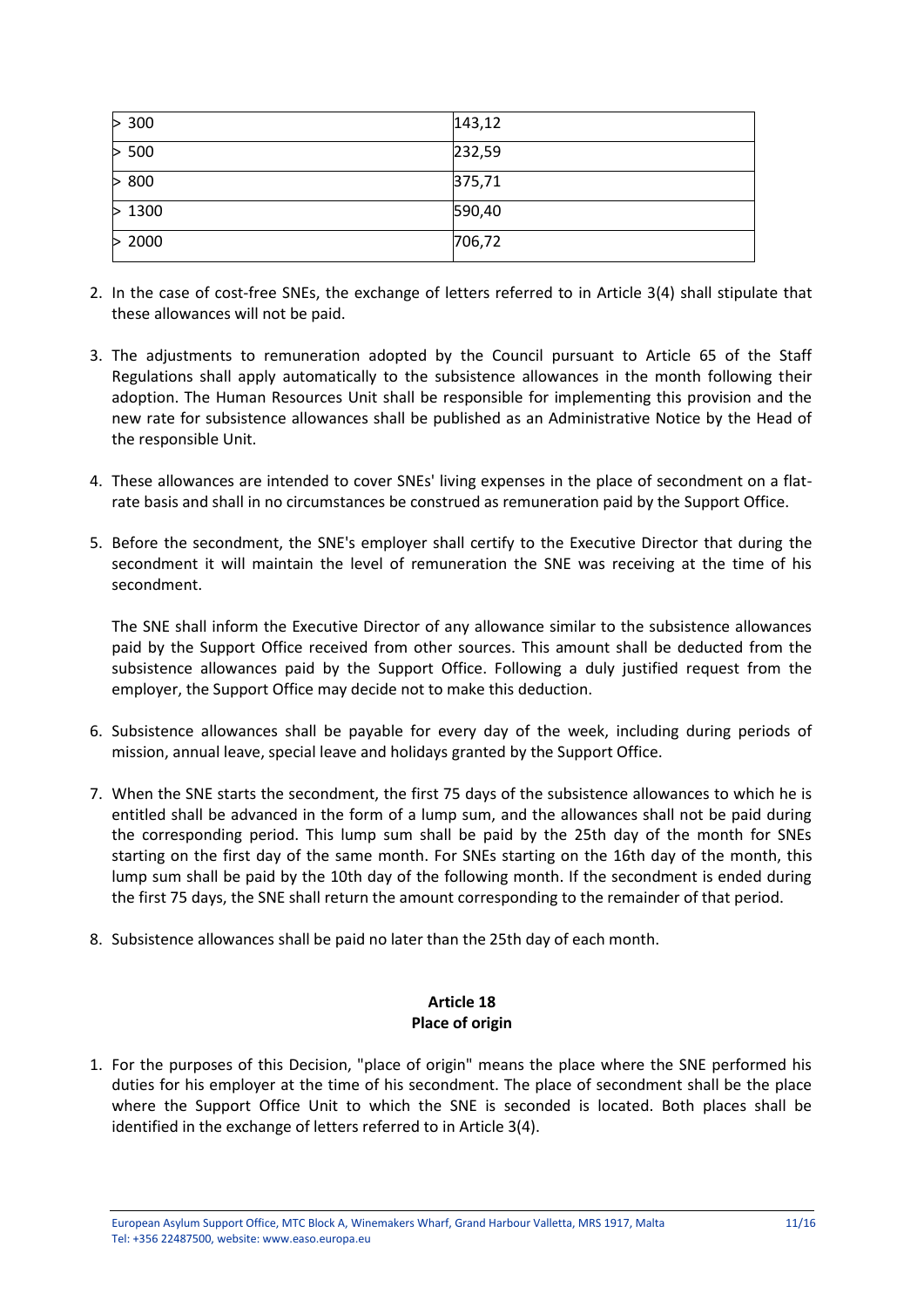- 2. If, six months before his secondment to the Support Office as an SNE, a national expert already has his main residence in a place other than that defined in paragraph 1, the place of origin shall be deemed to be whichever of the places is closer to the place of secondment.
- 3. Circumstances arising from work done by the SNE at the place of secondment for a State other than that of the place of secondment, or for an international organization, shall not be taken into account for the purpose of the Article.

## **Article 19 Travel expenses**

- 1. SNEs other than those seconded cost-free, shall be entitled to reimbursement of the cost of their travel between their place of origin and the place of secondment, as defined in Article 18, at the beginning and end of their secondment.
- 2. Travel expenses shall be reimbursed in accordance with the relevant rules and conditions in force at the Support Office<sup>9</sup>.
- 3. By way of derogation from paragraph 1, an SNE who proves that he will be assigned to a place other than his place of origin at the end of the secondment shall be entitled to reimbursement of the travel expenses to that new place under the conditions laid down in paragraph 2. However, this reimbursement may not be more than the amount that would have been paid had the SNE returned to his place of origin.
- 4. The Support Office shall not reimburse any expenses referred to in the preceding paragraphs if they have been met by the employer or any other body. The Permanent Representation concerned or, as the case may be, the associated countries missions to the EU, the diplomatic missions of the nonmember countries whose nationals are eligible for the secondment and the IGOs shall inform the Support Office to this effect.

#### **Article 20 Missions and mission expenses**

1. SNEs may be sent on mission subject to Article 6.

<u>.</u>

2. Mission expenses shall be reimbursed in accordance with the relevant rules and conditions in force at the Support Office.

## **Article 21 Training**

SNEs shall be entitled to attend training courses organised by the Support Office if the interests of the Support Office warrant it. The interests of the SNE, in particular with a view to his reinstatement into his original administration after the secondment, may be considered when a decision is taken on whether to allow him to attend a training course.

 $9$  Article 7(1) and (2) of Annex VII to the Staff Regulations and the provisions implementing these Articles shall apply mutatis mutandis.

European Asylum Support Office, MTC Block A, Winemakers Wharf, Grand Harbour Valletta, MRS 1917, Malta 12/16 Tel: +356 22487500, website: www.easo.europa.eu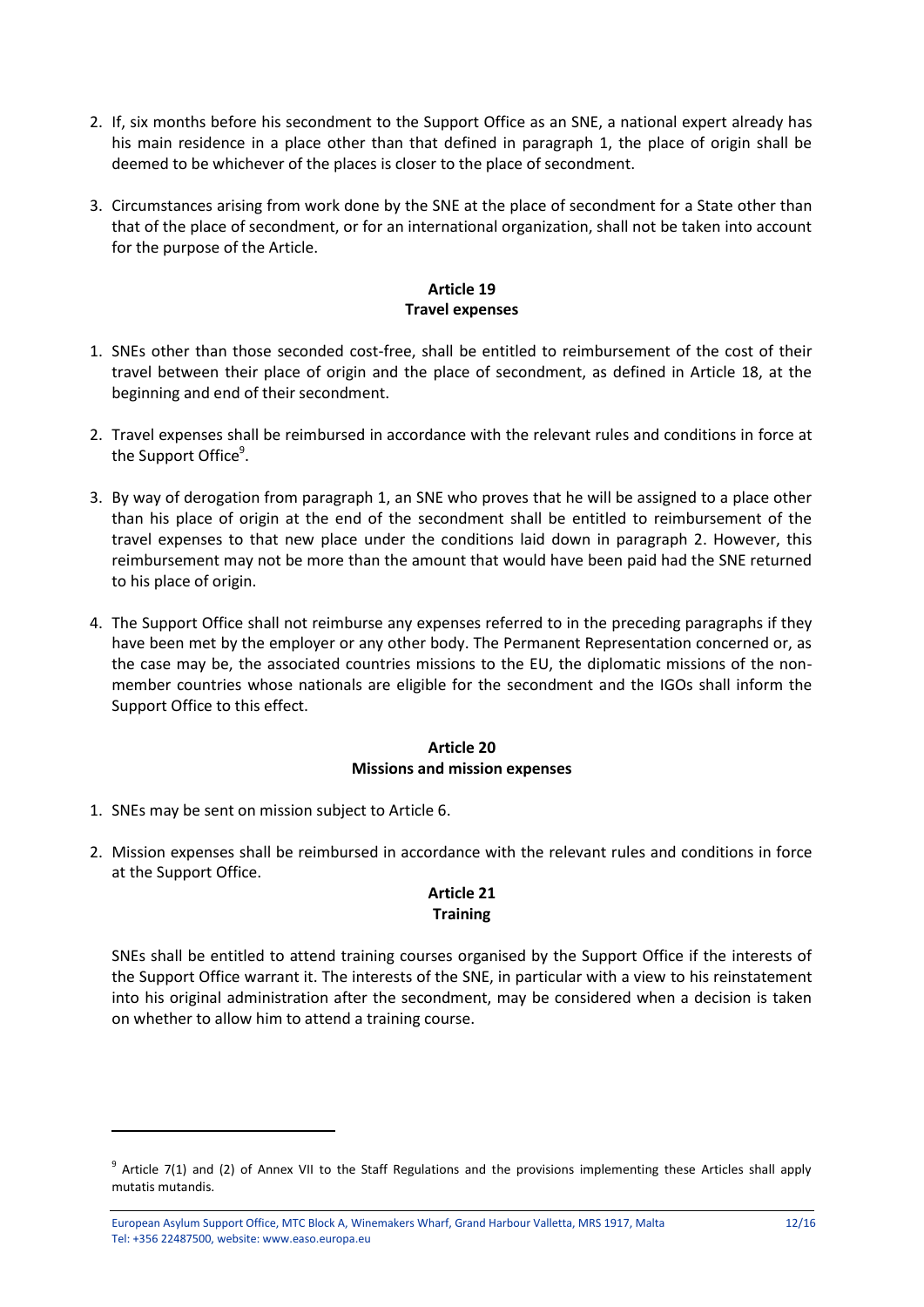## **Article 22 Administrative provisions**

- 1. SNEs shall report to the Human Resources Unit on the first day of secondment to complete the requisite administrative formalities. They shall take up duty on either the first or the sixteenth day of the month.
- 2. SNEs seconded to places other than Valletta shall report to the appropriate Unit and the Human Resources Unit of the Support Office.

# *Chapter IV Complaints*

## **Article 23**

Without prejudice to the possibilities for instituting proceedings after taking up his position, under the conditions and time limits laid down in Article 263 of the Treaty on the Functioning of the European Union, any SNE may submit a complaint to the Executive Director about an act adopted by the Support Office services under this Decision which adversely affects him, with the exception of decisions which are direct consequences of decisions taken by his employer.

The complaint must be lodged within two months. The period shall start to run on the date of notification of the decision to the person concerned, but in no case later than the date on which the latter received such notification. The Executive Director shall notify the person concerned of his reasoned decision within four months from the date on which the complaint was lodged. If at the end of that period no reply to the complaint has been received, this shall be deemed to constitute an implied decision rejecting it.

## **TITLE II**

## **National experts in professional training**

#### **Article 24 General provisions and definitions**

- 1. National experts in professional training (hereinafter referred to as NEPTs) are staff from the public administrations of an EU Member State or experts drawn from the administrations of countries which have concluded arrangements with the Support Office in accordance with article 49(1) of the Regulation (EU) No 439/2010 (hereinafter associated countries), other countries with which, according to Article 49(2) of the Regulation (EU) No 439/2010, working arrangements have been concluded (hereinafter third countries) and public intergovernmental organisations (IGOs). NEPTs may also be seconded from the administration of Denmark in the framework of the facilitated operational cooperation with the Support Office as regard practical cooperation.
- 2. The provisions of Article 1(1), (3), (4) and (5) shall apply by analogy to NEPTs.

#### **Article 25 Purpose of the professional training**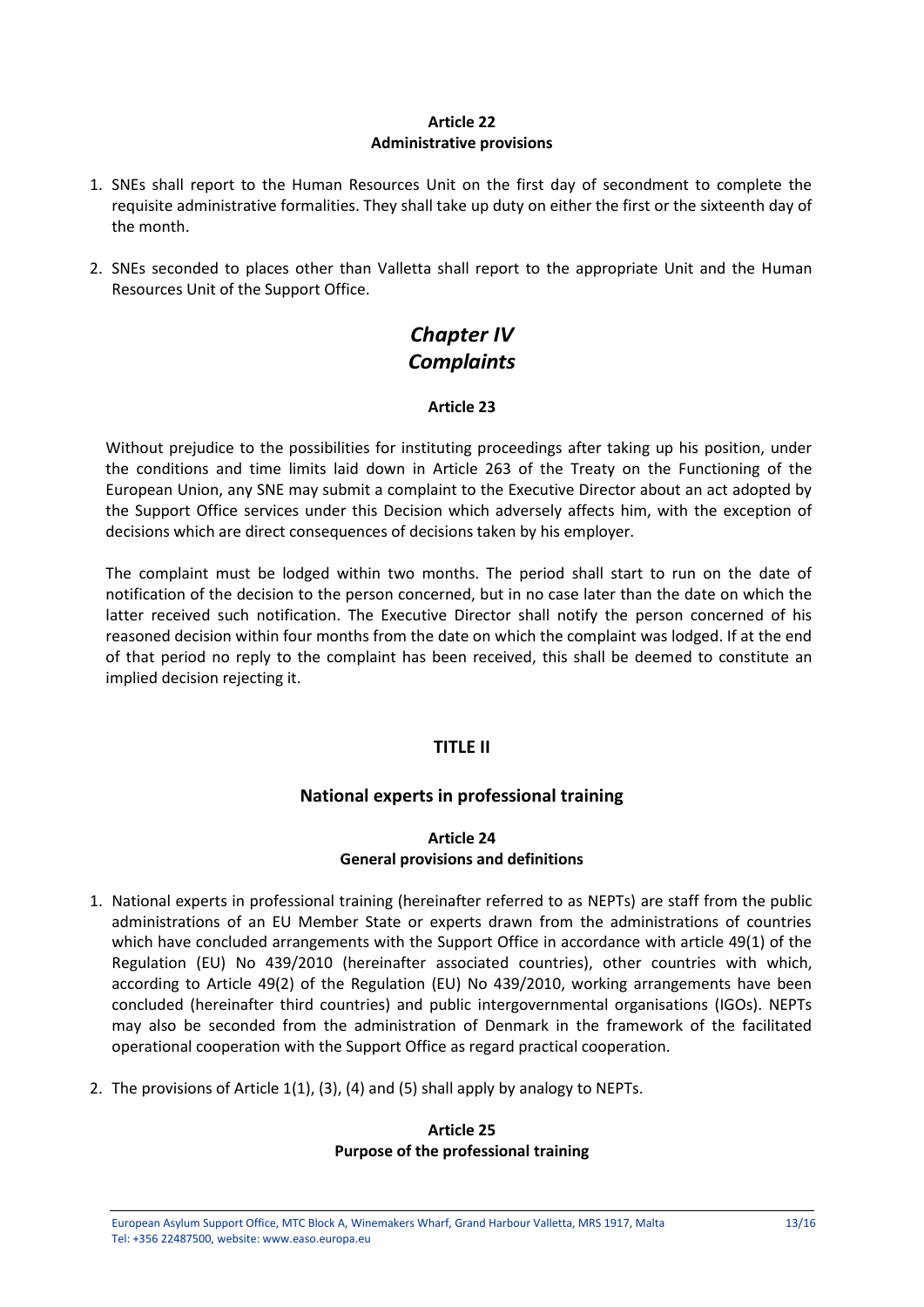1. The purpose of the professional training is:

-to give NEPTs experience of the Support Office's working methods and policies;

-to enable them to gain practical experience and understanding of the day-to-day work of the Support Office units and to give them the opportunity to work in a multicultural, multilingual environment;

-to enable staff of national administrations to put into practice the knowledge they have acquired in their studies, particularly in their respective areas of responsibility.

2. For its part, the Support Office:

-benefits from the input of people who can offer a new point of view and up-to-date knowledge which will enrich the daily work of the institution;

-builds up a network of people with direct experience of its procedures.

## **Article 26 Eligibility**

- 1. The provisions of Article 8 on professional experience and knowledge of languages shall apply by analogy to NEPTs.
- 2. People who have already been seconded as an SNE or worked under an employment contract in one of the European Union institutions or bodies shall not be eligible for traineeships.

## **Article 27 Selection of candidates**

- 1. Applications shall be forwarded by the Permanent Representations of the Member States concerned or national contact points or, as the case may be, the associated countries missions to the EU, the diplomatic missions of the non-member countries whose nationals are eligible for the secondment and the IGOs.
- 2. After consulting the departments concerned and considering the situation, the Executive Director shall decide how many NEPTs are to be admitted to the Support Office services for each period.

#### **Article 28 Duration of the professional training**

1. The professional traineeships shall last between three and five months. The duration shall be fixed at the outset and may not be changed or extended.

An NEPT may complete only one professional traineeship.

2. The professional traineeships are organised twice a year, usually starting on the 1st or 16th of the months of March and October.

## **Article 29 Organisation of the professional training**

Throughout the professional traineeship NEPTs shall be supervised by a training advisor. The training advisor must inform the Human Resources Unit of the Support Office of any significant incidents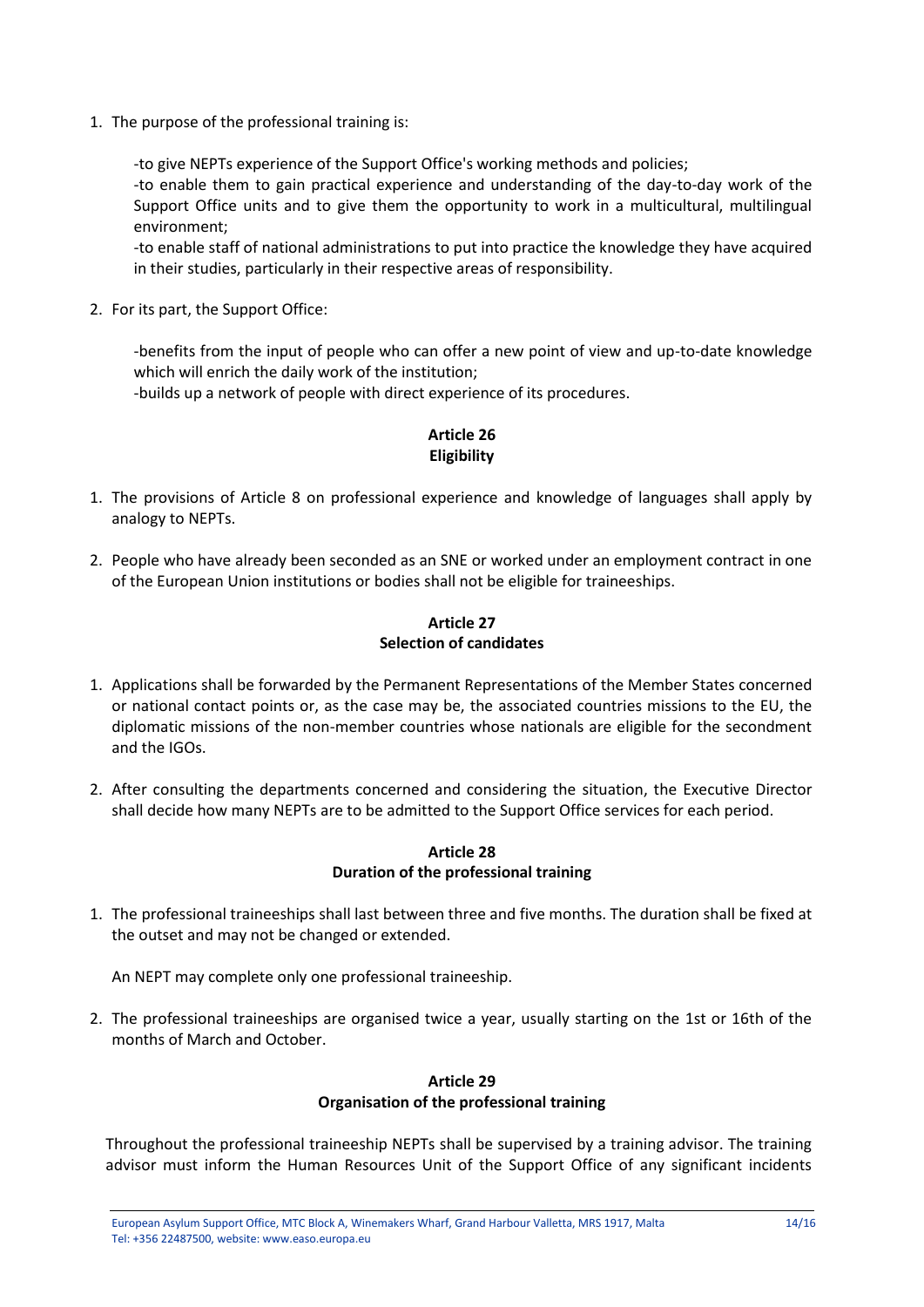during the professional traineeship (in particular absences, illness, accidents or interruption) which he knows of or has been informed of by the NEPT.

NEPTs must obey instructions given by their training advisor, their superiors in the unit to which they are seconded and the Human Resources Unit of the Support Office.

NEPTs shall be allowed to attend meetings, unless they are restricted or confidential, to receive documentation and to participate in the activities of the department to which they are seconded.

#### **Article 30 Suspension of the professional training**

At the written request of the NEPT or his employer, and with the latter's prior agreement, the Head of Unit concerned may authorise a very brief suspension of the professional traineeship or its early termination. The NEPT may return to complete the remaining period of the professional traineeship, but only up until the end of that period. Under no circumstances may the traineeship be extended.

#### **Article 31 Working conditions and remuneration**

1. The following Articles shall apply by analogy to NEPTs:

-Article 6 on tasks; -Article 7 on rights and obligations; -Article 11(1) and (2) on social security; -Article 12(1) on working hours; -Article 13 on sick leave; -Article 15 on annual leave and special leave; -Article 20 on missions and mission expenses.

2. NEPTs shall be regarded as cost-free SNEs within the meaning of Article 2. They shall continue to be paid by their employer without any financial compensation being paid by the Support Office.

The Support Office will accept no requests for grants or fees or the reimbursement of travel or other expenses other than the reimbursement of mission expenses incurred as part of the professional traineeship.

## **Article 32 Reports and certificate of attendance**

NEPTs who have completed the stipulated professional training period shall complete the evaluation reports requested by the Human Resources unit of the Support Office at the end of their traineeship. Training advisors must also complete the relevant evaluation report.

Subject to the completion of these reports, NEPTs who have completed their professional traineeships shall receive a certificate showing the dates of the professional training and the unit in which it took place.